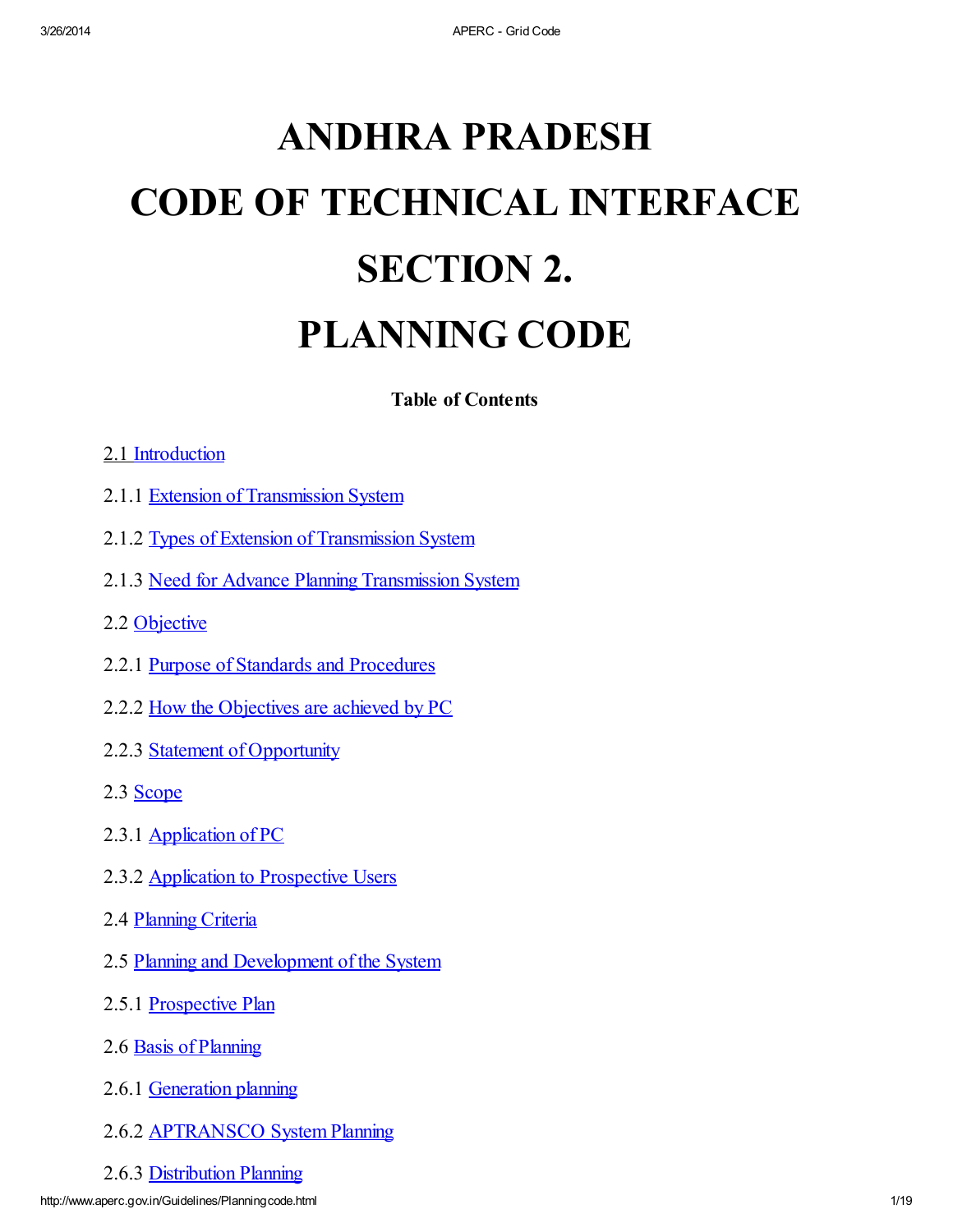- 2.7 Planning procedure
- 2.7.1 Coordinating Entity
- 2.7.2 Information to be furnished to APTRANSCO
- 2.7.3 Information to be furnished by APTRANSCO
- 2.8 Planning Data to be supplied by [APTRANSCO](#page-10-0)
- 2.8.1 [General](#page-10-1)
- 2.8.2 APTRANSCO System Data
- 2.8.3 Data to be furnished by APTRANSCO on Demand
- 2.8.4 [Charges](#page-11-0) for Data
- 2.8.5 APTRANSCO's Right to withhold Information
- 2.8.6 Confidentiality of Data
- 2.9 Planning Data [Requirements](#page-11-1) of Users
- 2.9.1 Disposition of Data to be supplied by Users to APTRANSCO
- 2.9.2 Categories of Planning Data
- 2.9.3 Additional Specific Data and confidentiality
- 2.9.4 [Preliminary](#page-12-0) Project Planning Data
- 2.9.5 [Committed](#page-13-0) Project Planning Data
- 2.9.6 [Registered](#page-13-1) Project Planning Data
- 2.10 Standard Planning Data
- 2.10.1 [Generators](#page-13-2)
- 2.10.2 [Transmission](#page-14-0)
- 2.10.3 [Distribution](#page-14-1)
- 2.10.4 Formats
- 2.11 Detailed [Planning](#page-14-2) Data
- 2.11.1 Formats
- 2.11.2 Data of Existing Users
- 2.11.3 Data of prospective Users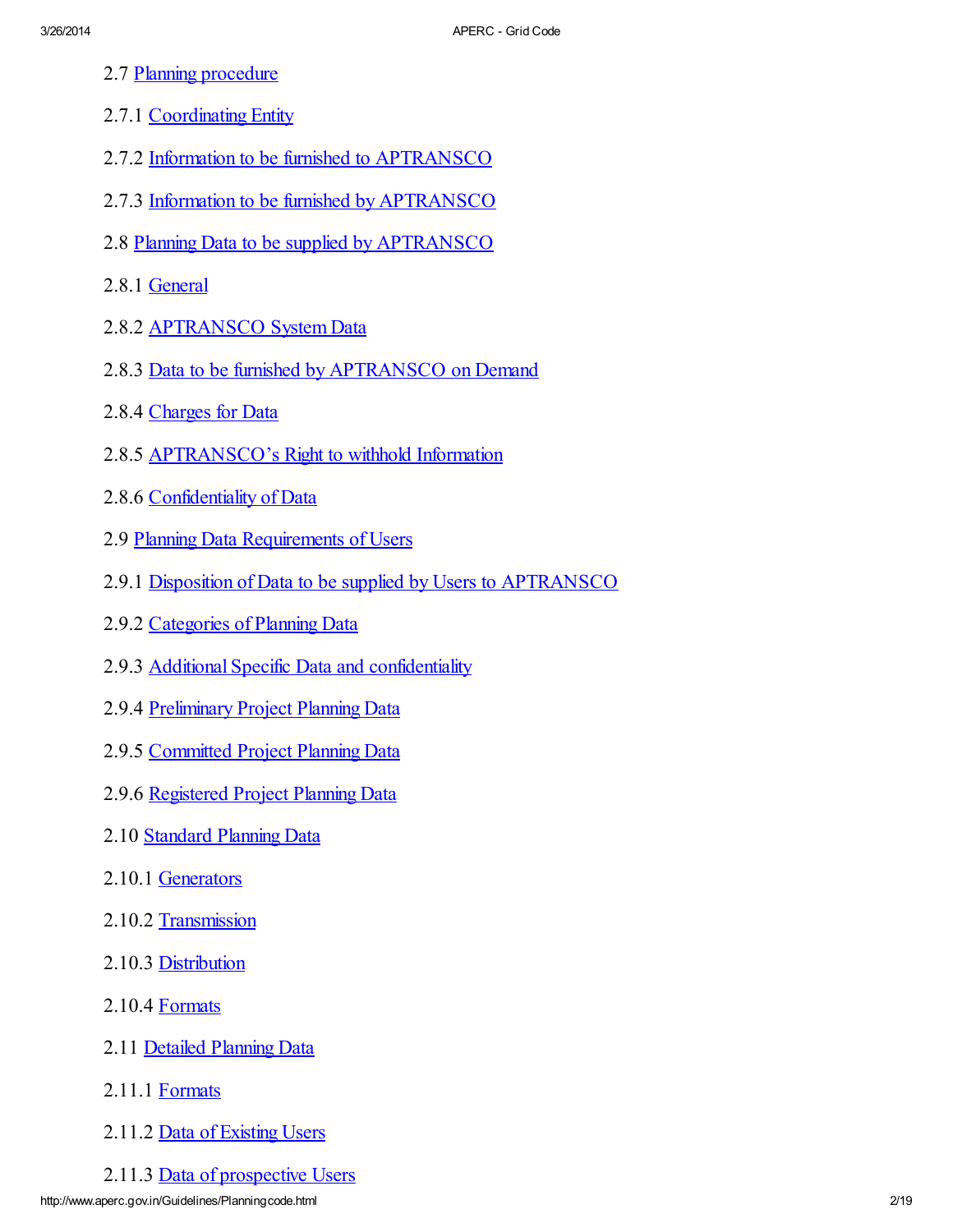- 2.12 Annual [System](#page-15-0) Plan Data
- 2.12.1 [Format](#page-15-1)
- 2.12.2 Time Scale
- 2.13 Five Year [System](#page-15-2) Plan Data
- 2.13.1 Proforma
- 2.13.2 Time Scale
- 2.14 Works in [Progress](#page-15-3) Data
- 2.14.1 Proforma
- 2.14.2 Time Scale
- 2.15 [Completion](#page-15-4) Data
- 2.15.1 [Format](#page-15-5)
- 2.15.2 Time Scale
- 2.16 Additional Data
- 2.17 Waiving of Data
- 2.18 Planning for upgradation and [Modification](#page-16-0) of Existing Equipment and Systems
- 2.18.1 Introduction
- 2.18.2 [Objectives](#page-16-1)
- 2.18.3 [Transmission](#page-16-2) System
- 2.18.4 Distribution Systems
- 2.18.5 Generating Stations
- 2.18.6 Time Scales
- 2.18.7 [Implementation](#page-18-0)

Appendix A Planning Data [Requirements](http://www.aperc.gov.in/Guidelines/pcappendixA.htm)

Appendix B [Generation](http://www.aperc.gov.in/Guidelines/pcappendixB.htm) Planning Criteria

Appendix C [Protection](http://www.aperc.gov.in/Guidelines/pcappendixC.htm) Data

#### <span id="page-2-0"></span>1. **Introduction**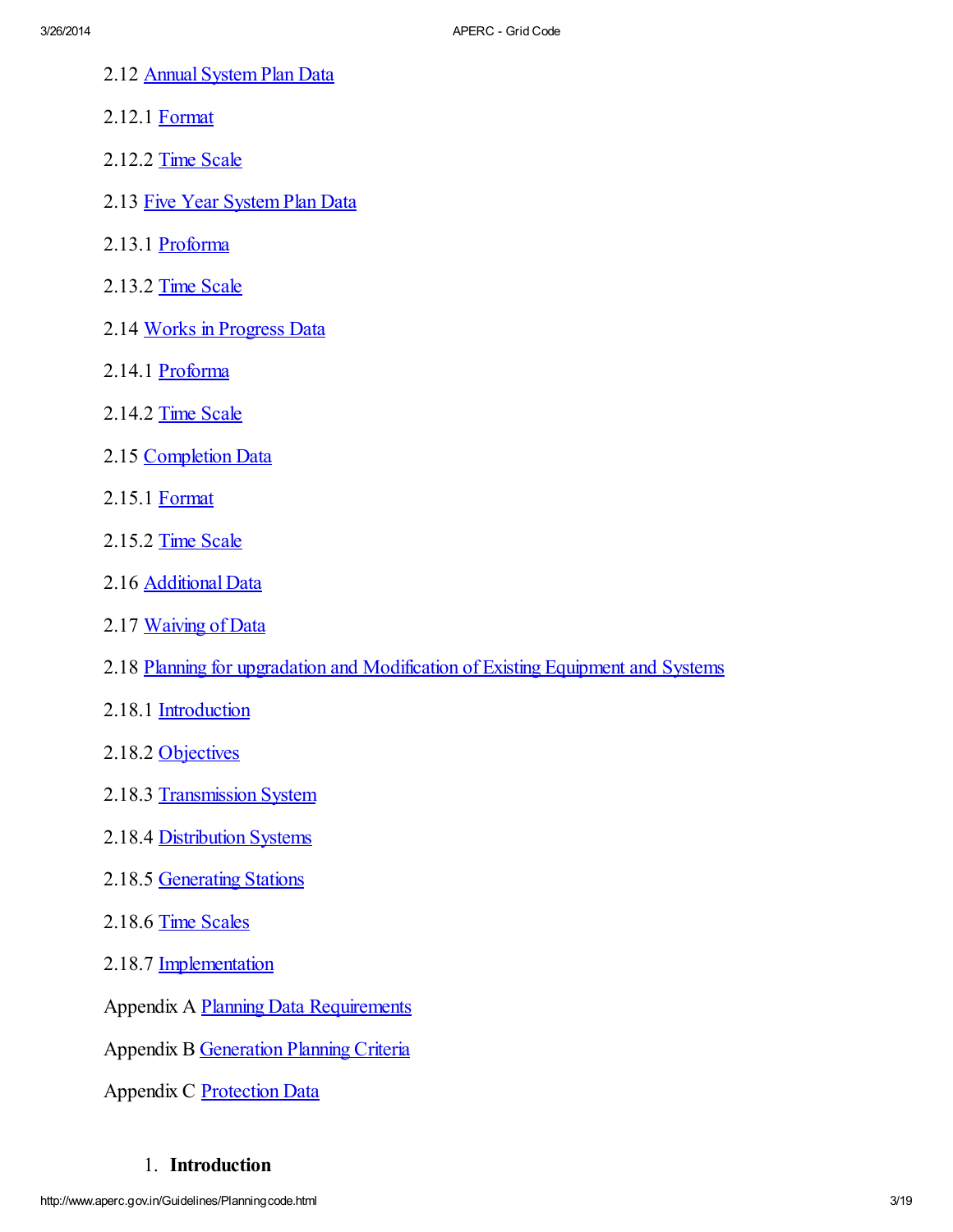The Planning Code (PC) specifies the criteria and procedures to be applied by APTRANSCO in the planning and development of the APTRANSCO system.

Users of the **APTRANSCO** system shall take into account the Planning Code when planning and developing their own systems. Users are defined for the purpose of the Planning Code in para 2.3.

#### <span id="page-3-0"></span>*2.1.1 Extension of Transmission System*

**A requirement for reinforcement or extension of the APTRANSCO system may arise for a number of reasons including, but not limited to:**

- i. a development on a User's system already connected to the APTRANSCO system as a User Development;
- ii. the introduction of a new Connection Point between a User's system and the APTRANSCO system;
- iii. the need to increase system capacity, remove operating constraints and maintain standards of security to accommodate an anticipated increase in **APTRANSCO** Demand;
- iv. transient or steady-state stability considerations;
- v. the cumulative effects of any combination of paragraphs i) to iv) above.

#### 2. *Types of Extension of Transmission System*

**Accordingly, the reinforcement or extension of the APTRANSCO system may involve work:**

- i. at a Connection Point between a User system and the APTRANSCO system;
- ii. on transmission lines or other facilities which join a Connection Point to the remainder of the APTRANSCO system;
- iii. at or between points on the APTRANSCO system remote from Connection Points.

#### 2. *Need for Advance Planning Transmission System*

**The APTRANSCO system must be planned with sufficient lead time to allow any necessary statutory consents or way leaves to be obtained and detailed engineering design/construction work to be completed. This Planning Code therefore imposes time scales for the exchange of information between APTRANSCO and Users, subject to all parties having regard, where appropriate, to the confidentiality of such information.**

- <span id="page-3-1"></span>2. **Objective**
	- 1. *Purpose of Standards and Procedures*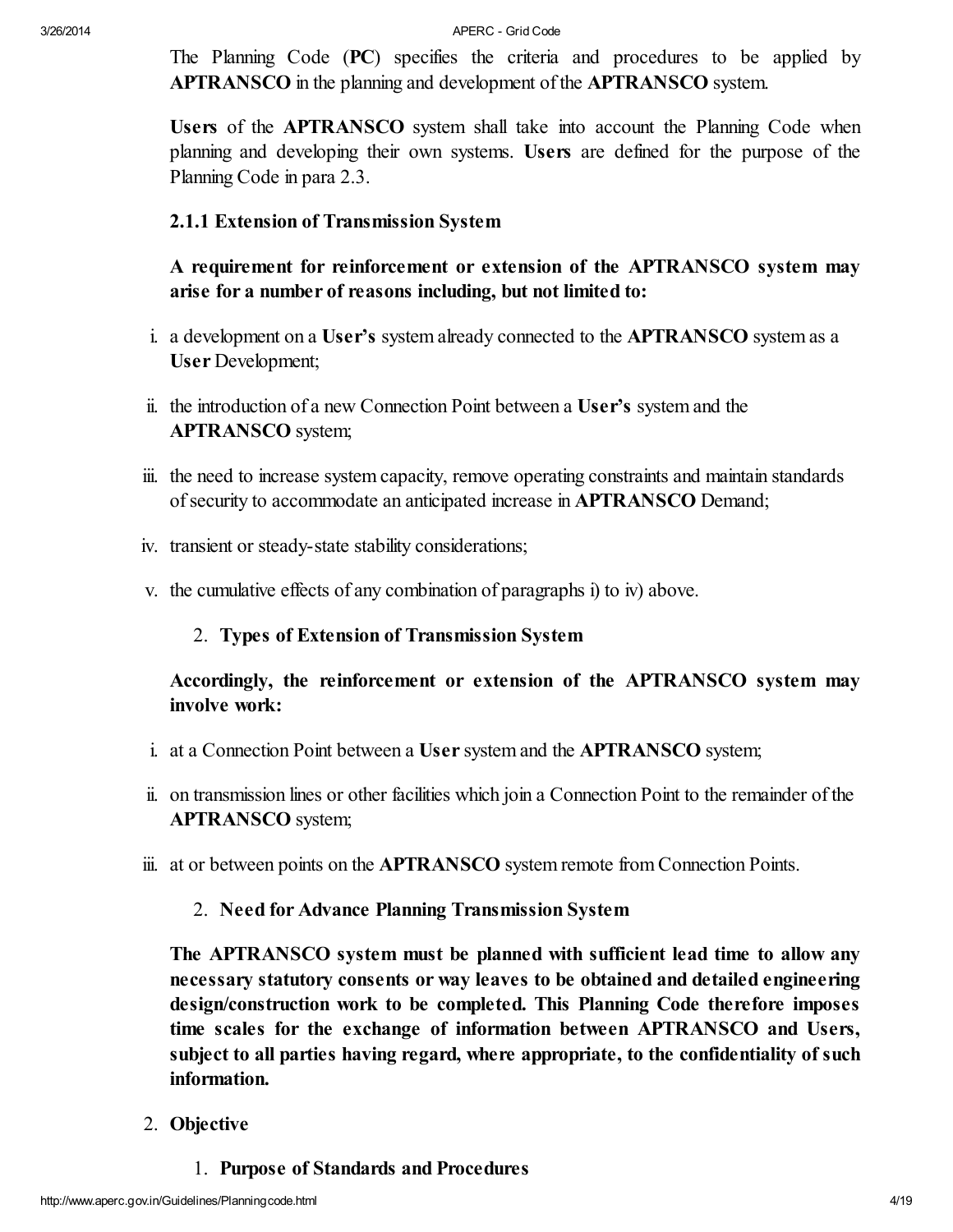**The standards and procedures within this PC are intended to enable APTRANSCO in consultation with Users, to provide an efficient, coordinated, secure and economical Transmission System throughout its authorized area in order to satisfy requirements imposed by future levels and dispositions of Demand and Generation.**

#### <span id="page-4-0"></span>*2.2.2 How the Objectives are achieved by PC*

In pursuance of the above objective, the PC:

- i. defines the procedure for the exchange of information between APTRANSCO and a User in respect of any proposed User development on the User's system which may have an impact on the performance of the APTRANSCO system;
- ii. details the information which APTRANSCO shall make available to Users in order to facilitate the identification and evaluation of opportunities for use of or connection to the APTRANSCO system;
- iii. details the information required by **APTRANSCO** from Users in order for APTRANSCO to plan the development of its Transmission system to facilitate proposed User developments;
- iv. specifies the planning and design standards which will be applied by APTRANSCO in the planning and development of the APTRANSCO system.

#### 3. *Statement of Opportunity:*

APTRANSCO shall publish annually a "Statement of Opportunity" which shall contain a summary of the prospective plan (Refer PC 2.5) and essential information required by existing and prospective Users whose systems are already connected and who are interested in applying for a connection. The format of the Opportunity Statement shall be included in future versions of the Grid Code. Till then APTRANSCO shall develop its own Format with due regard to the purpose of the Statement of Opportunity. To enable the Statement of Opportunity to be prepared, Users are required to submit to APTRANSCO the Standard Planning Data, Five Year System Plan Data and Preliminary System Planning Data as listed in Appendix-A and additional data specifically required by APTRANSCO. This data shall be submitted by 31<sup>st</sup> March of each year to cover each year of the ten succeeding years in the Plan. In the case of data being unchanged from one submission date to the next, a written statement to this effect will suffice. APTRANSCO shall make use of two-year ahead demand estimate prepared under 4.1.1 (short-term plan for operational purposes) also in preparing the Opportunity Statement.

#### <span id="page-4-1"></span>**2.3 Scope**

# <span id="page-4-2"></span>*2.3.1 Application of PC*

# **The PC applies to APTRANSCO and to Users, and includes:**

i. (a) Generators which are directly connected to APTRANSCO Transmission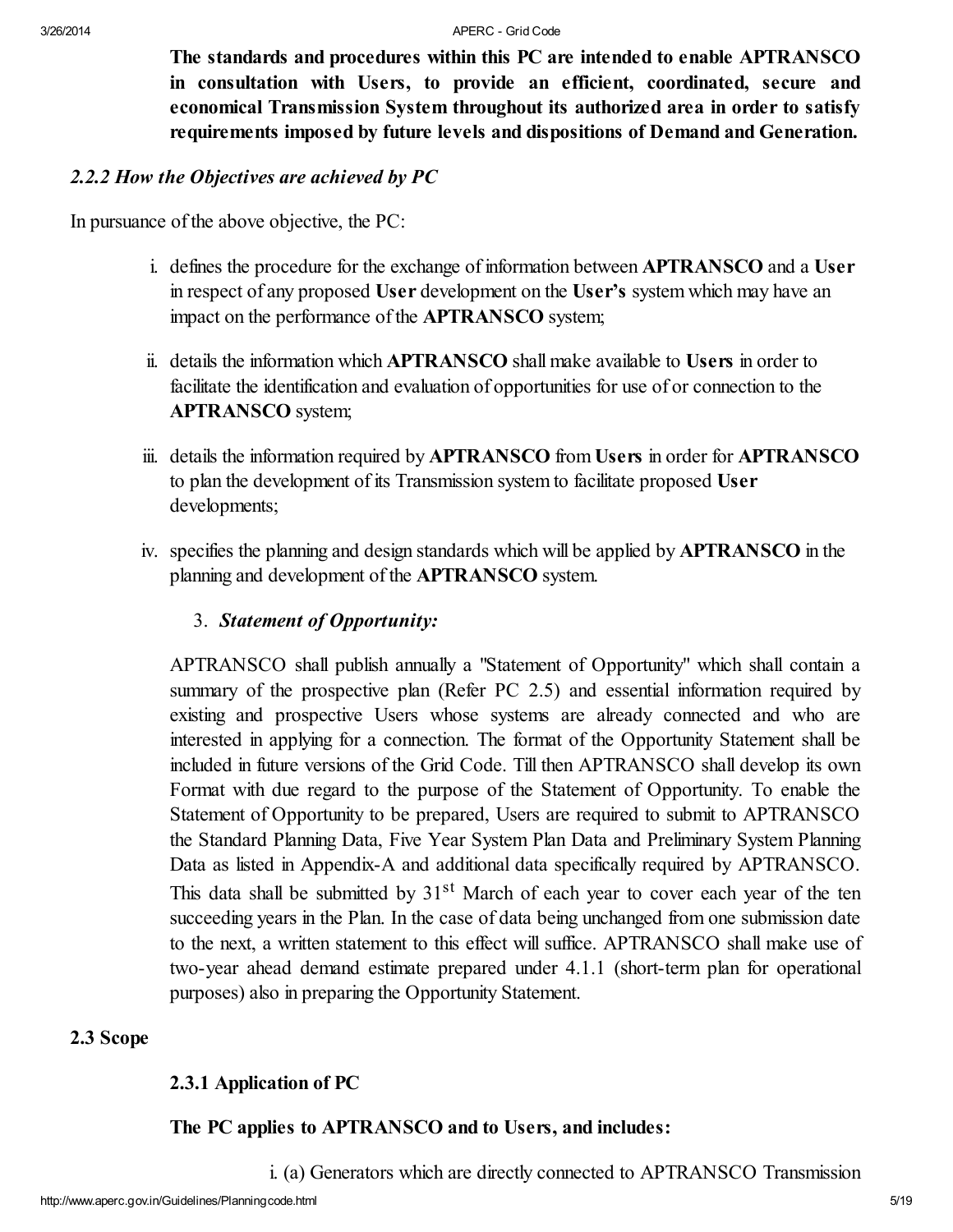system.

- a. Generators having small generating units and embedded generators.
- b. ISGS.
- i. Suppliers (DISCOMS)
- ii. Large Customers.

2.

# <span id="page-5-0"></span>3. *Application to Prospective Users*

Persons whose prospective activities would place them in any of the above User categories become bound by the PC prior to their generating, supplying or consuming power, as the case may be. All references to the various categories of User should, therefore be taken as reference to them in that prospective role, as well as to Users actually connected.

# <span id="page-5-1"></span>**2.4 Planning Criteria**

APTRANSCO and other Users using the APTRANSCO system shall follow the planning criteria in general for planning and development of the systems as detailed in Appendix-B

#### <span id="page-5-2"></span>**2.5 Planning and Development of the System**

# <span id="page-5-3"></span>*2.5.1 Prospective Plan*

a) APTRANSCO shall develop a plan (the "Prospective Plan") which will form the basis of all further detailed planning in the power sector of A.P. All aspects of generation, transmission and distribution planning shall be done on the basis of this data.

b) (i) The prospective plan will cover a period of 15 years. The forecasted values of demand, peaking power, capacity, annual energy, losses and other important power system parameters and Transmission and Generation scenarios and shortages and surpluses must be clearly depicted at the end of each five year period so that the Prospective Plan for Ten Year Period as well as Fifteen Year Period are available at any time in a single document. General guidance may be obtained from the long term National Prospective Plan prepared by CEA wherein State-wise and Region-wise data are included. Effort shall be made to prepare the State Plan within the framework of the CEA's National Plan as far as possible.

i. Reconciliation of Divergences between the estimates of APTRANSCO and CEA:-

Where there is substantial difference between the load forecast values and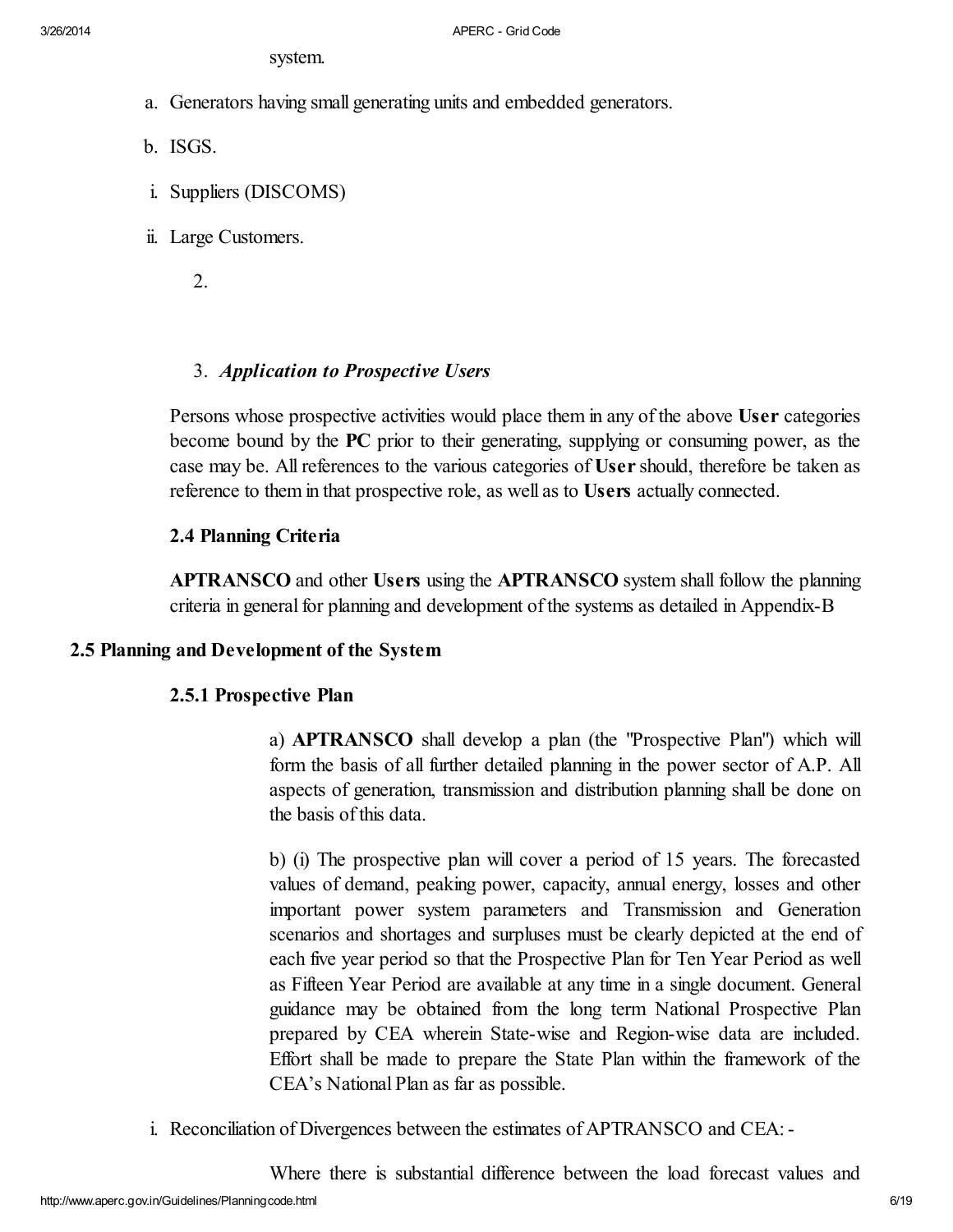therefore between generation requirement values for a future year, first it may be tried to reduce the gap by further realistic and systematic studies by APTRANSCO after obtaining data from CEA. If the difference cannot be reduced the final values shall be chosen as follows.

The AP State component values as per CEA's National Plan are adopted if they are limited by such obvious constraints as available fuel and fuel reserves or if CEA's estimates as verified by APTRANSCO are found to be based on validated data and sound methodology as accepted by APTRANSCO. Otherwise the values forecasted by APTRANSCO found realistic by a repeat study are adopted because APTRANSCO is answerable for the consequences of deviation between forecasted values and actual values, e.g., APTRANSCO will have to pay for excess scheduled generation not fully drawn from generators due to non-materialisation of high forecasted load and on the other hand, face consequences of shortage of generation when the total State generation cannot meet the actual load that is higher than the forecasted value in which case APTRANSCO will be forced to draw extra power not originally scheduled (if available) and pay at higher rates or alternatively resort to load shedding.

c) APTRANSCO shall conduct a sample Load Survey covering the following categories of Customers:

- i. Domestic
- ii. Commercial
- iii. Public Water Works, Sewage Pumping etc.
- iv. Irrigation Pumping and Agriculture
- v. Street Lighting
- vi. Industrial
- vii. Railway Traction
- viii. Bulk Supply to Non-industrial consumers
- ix. Public Institutions

The DISCOMs shall conduct detailed and exhaustive Load Survey covering all nine categories of customers mentioned above and furnish this data along with their plans to APTRANSCO. Similarly all the large power consumers shall submit their expansion plans and future power requirements to DISCOMs as well as APTRANSCO. APTRANSCO shall process all data and prepare a comprehensive plan.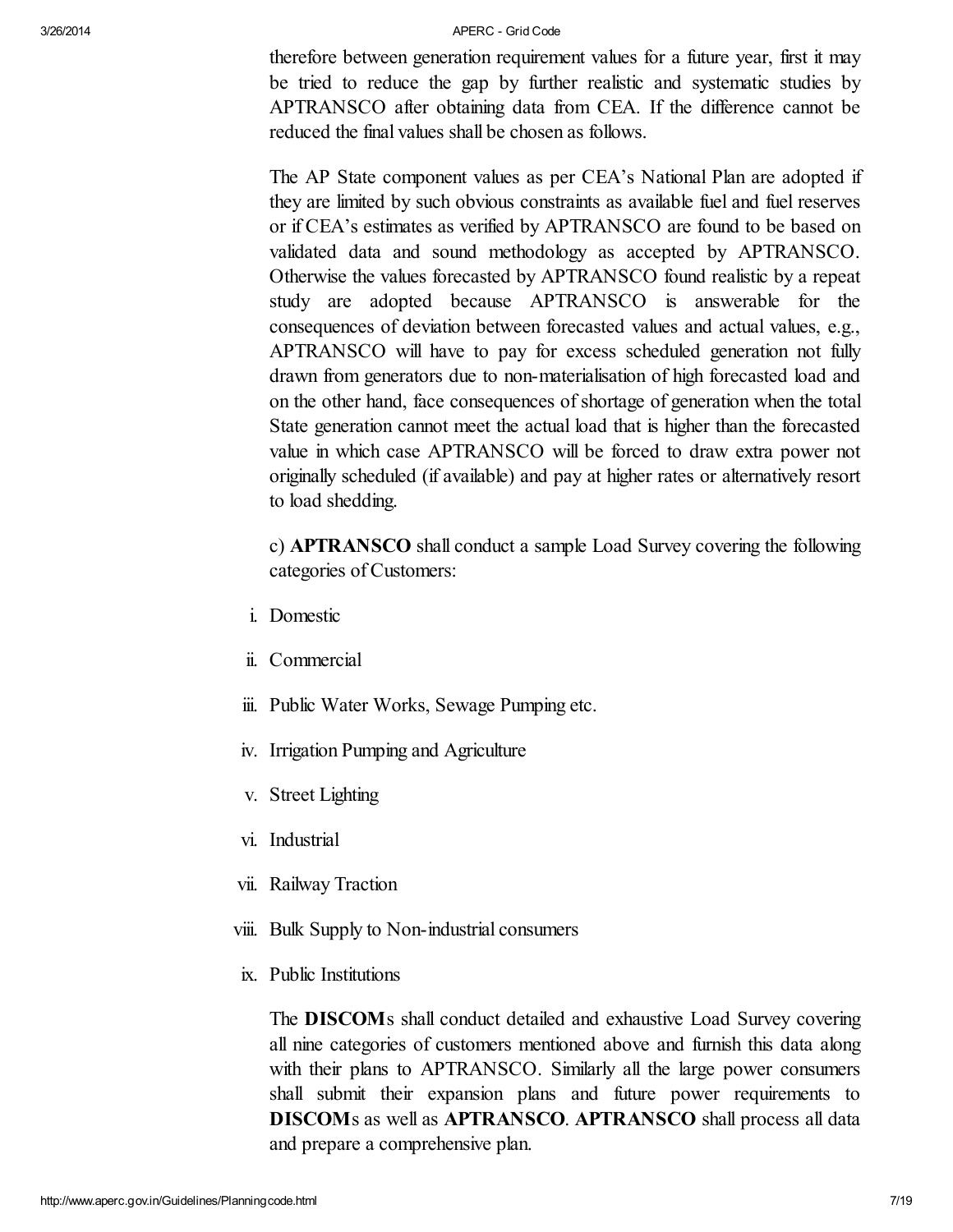The results of the sample survey by APTRANSCO are used to validate the data furnished by DISCOMs. For actual planning the data supplied by DISCOMs is used.

d) For the purpose of planning APTRANSCO shall estimate the percentage losses occurring in various sections of the APTRANSCO system with the help of the following means:

- i. On the basis of estimated peak load losses (expressed in units of power) of the APTRANSCO system determined by Load flow studies conducted with the help of computer programs.
- ii. By carrying out pilot studies in typical lines, after installing meters, to determine Energy sent out and Energy received at the end of a line.

e) APTRANSCO shall work out, on the basis of obtained data of projected Loads and losses of the system, the net Energy requirement at generation end, peak Load, installed capacity, peak availability, surplus and deficit both in Demand and Energy.

f) APTRANSCO shall work out additional generating capacity required after taking into account the existing capacity, assistance from captive power plants, projects under construction, proposed projects under JVCs and IPPs in the state sector and share of the state out of Central sector power projects both within and outside the A.P.

g) For the integrated planning and development of the APTRANSCO system each User, individually and jointly, shall participate in the process for its functional requirements.

h) In developing the Prospective Plan Guidelines no. 3 dated 28-02-2000 issued by APERC shall be complied with.

#### 6. **Basis of Planning**

#### <span id="page-7-0"></span>*2.6.1 Generation Planning*

a) The basis of generation planning shall be the prospective plan as formulated by APTRANSCO and shall be modified from time to time to suit the circumstances in the best interests of the APTRANSCO system as a whole.

b) The Generator with Independent Generating Plant shall prepare a 5 year plan for its development schemes and forward the same in the manner specified in this PC for APTRANSCO.

In the case of a Generator with CDGUs, its plant will be contracted to APTRANSCO under a PPA. To the extent that a modification to plant is required, the matter shall be addressed in the context of the PPA.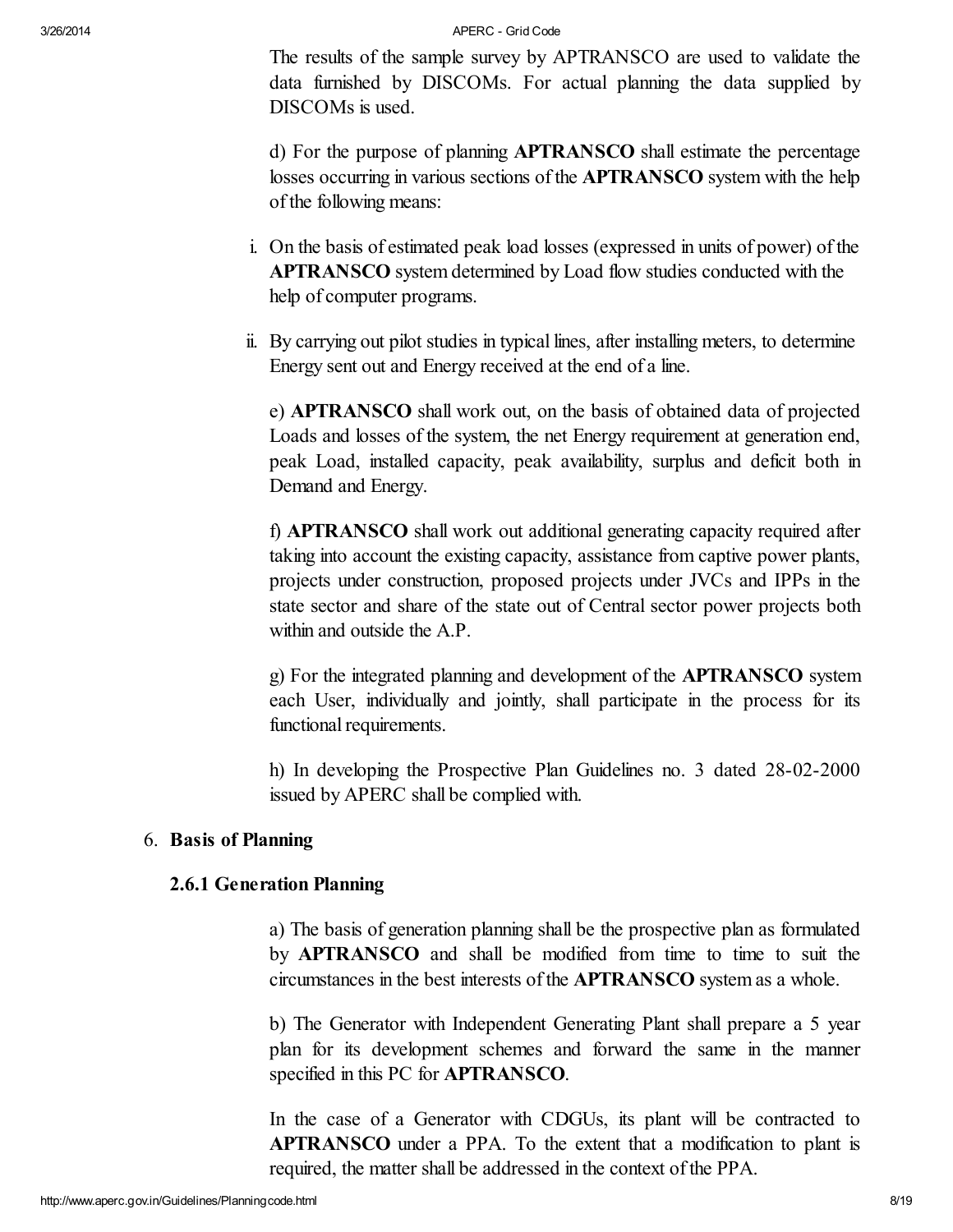c) Any development envisaged by a Generator with Independent Generating Plant must ultimately result in an increase of its efficiency and capacity and may involve the following works:

- i. Addition of new units
- ii. Renovation and modernization of existing units.

d) Establishment of a new Generating Station sanctioned in accordance with the Electricity Supply Act, shall be subject to:

- i. Approval of APERC (and therefore compliance with APERC's Guidelines No. 3 from the proposal stage).
- i. Acceptance of bid against international competitive bidding
- ii. Sanction of State Government/Government of India.
- iii. Power Purchase Agreement between APTRANSCO and the Generator.

#### <span id="page-8-0"></span>*2.6.2 APTRANSCO System Planning*

a) The basis of planning the development of the APTRANSCO system shall be the Prospective Plan and shall be modified from time to time by APTRANSCO to suit the circumstances in the best interests of the APTRANSCO system as a whole.

b) **APTRANSCO** will formulate the prospective plan of the APTRANSCO system on the basis of the following:

- i. Load flow studies
- ii. Short Circuit studies
- iii. Stability studies
- iv. Loss of Load Probability studies (LOLP)

While conducting the above studies, APTRANSCO will take into account the transmission lines belonging to Power grid and generating units belonging to ISGS, Independent Generating Plants, JVCs and CPPs.

c) The APTRANSCO shall prepare a 5 year plan for its own development schemes and forward the same to the Central Electricity Authority for their observations and recommendations before implementation, as provided in the Act.

d) APTRANSCO shall comply with Guidelines No. 3 issued by APERC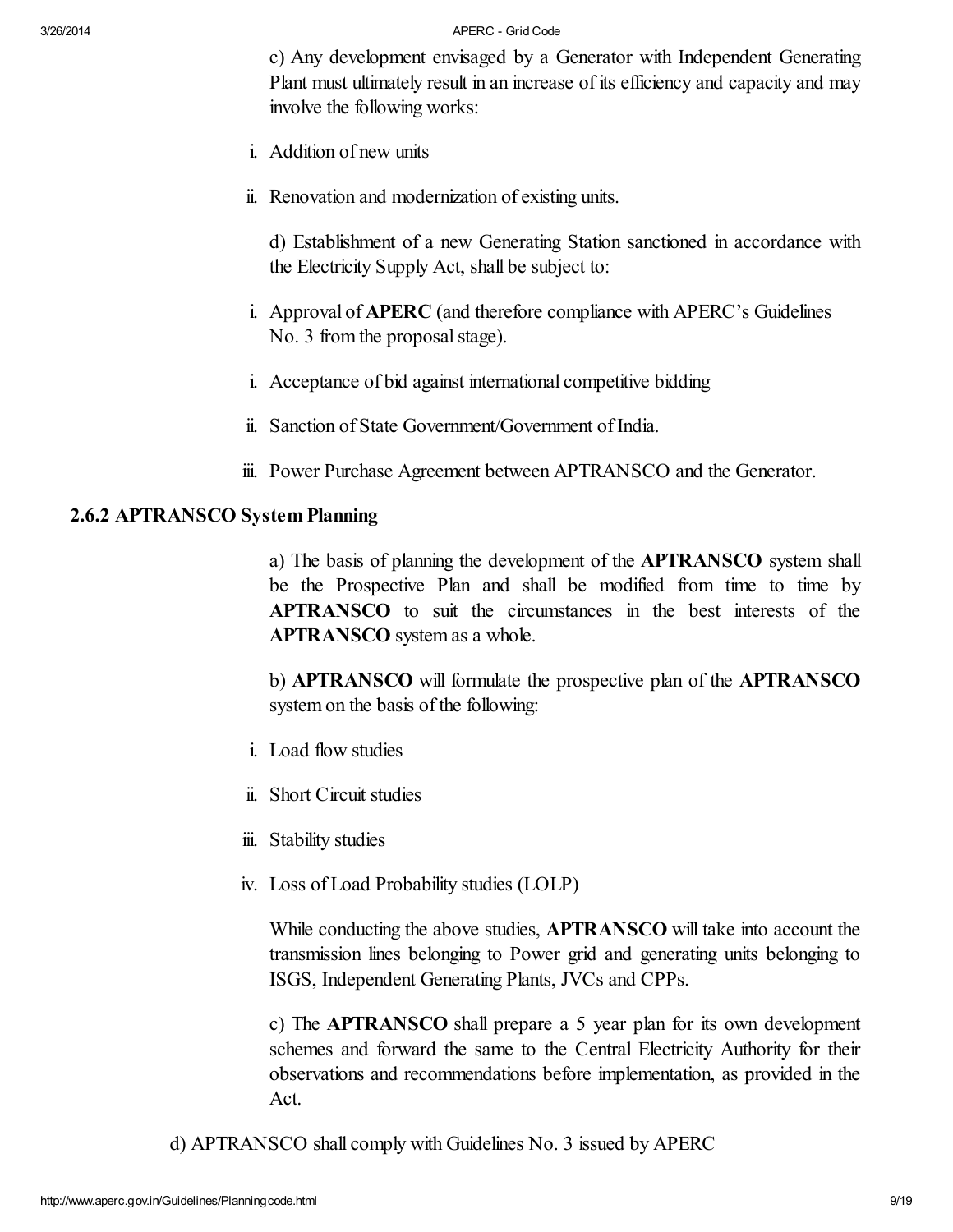#### <span id="page-9-0"></span>*2.6.3 Distribution Planning*

a) The basis of planning shall be the prospective plan as formulated by APTRANSCO; (for a DISCOM as prepared under the Distribution Code). It shall be modified from time to time to suit the circumstance in the best interest of the APTRANSCO system as a whole and shall be submitted to APERC for approval. After a period determined jointly by APTRANSCO and DISCOMs , DISCOMs shall independently formulate the prospective plans and submit to APTRANSCO. APTRANSCO shall validate and modify the plans, if necessary, after studying the methodology and comparing them with the historic data. Then APTRANSCO shall consolidate the prospective plan for the entire state and use this for formulating the prospective Transmission Plan.

b) After grant of a License for distribution and sale of electricity in a Licensed Zone, the Supplier (Licensee) shall conduct a verification of the existing loads, loading of the substations, feeders and distribution mains. He shall then formulate system improvement schemes and new schemes to be included in the planning and development of the Distribution system, to cater to the existing loads in the most economical and efficient manner and to account for the load growth envisaged in the plan period. The supplier shall comply this Planning Code and the Distribution Code.

c) The Suppliers shall prepare a 5 year plan for their development schemes in the manner specified in this Planning Code and the Distribution Code and forward the same to APTRANSCO and to APERC. The Development Plans approved by APERC are to be implemented and APTRANSCO's transmission system planning shall be made compatible with the requirement of these schemes.

#### 7. **Planning Procedure**

1. *Coordinating Entity*

**APTRANSCO will coordinate the planning of the Users connected to the APTRANSCO system who shall provide planning data in the manner prescribed herein.**

2. *Information to be furnished to APTRANSCO*

**The Generator or Supplier connected or seeking connection to the APTRANSCO system shall be required to furnish information and data to APTRANSCO as specified in the PC. Generators planning to install CC GT Plant shall furnish the output for various combinations of Gas and Steam Turbines.**

3. *Information to be furnished by APTRANSCO*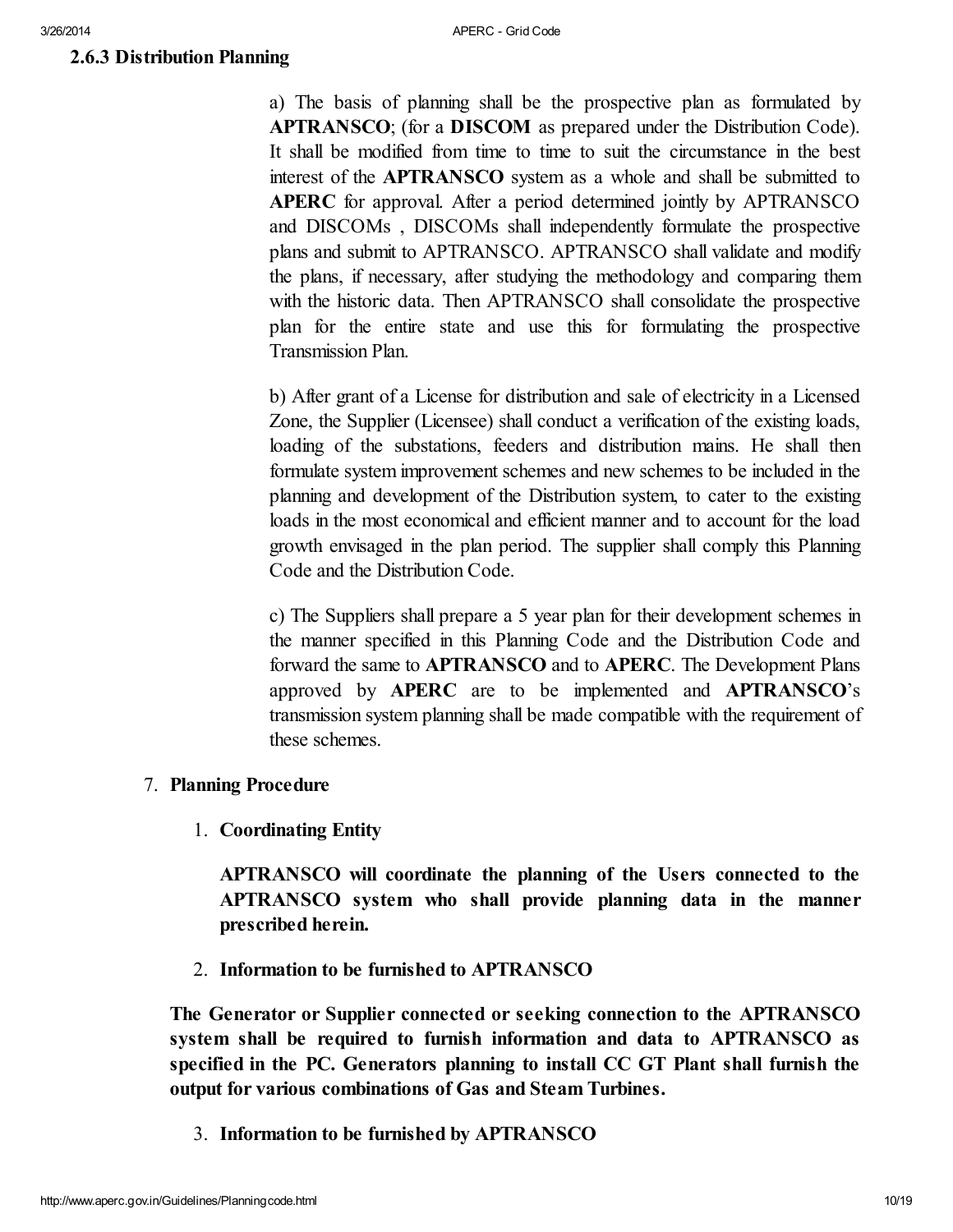**APTRANSCO will furnish information and data to the Generator or Supplier connected or seeking connection to the APTRANSCO system on request, as specified in the PC.**

#### <span id="page-10-0"></span>**2.8 Planning Data to be supplied by APTRANSCO**

#### <span id="page-10-1"></span>*2.8.1 General*

Information and data shall be supplied by APTRANSCO to the Users upon request, relating to a part or parts of the APTRANSCO system as specified in the request, to enable them to assess opportunities for connecting to and using the APTRANSCO system. Such information and data are subject to reservation mentioned in Sections 2.8.4 and 2.8.5, and shall include but not be limited to the data specified in Sections 2.8.2 to 2.8.5.

#### 2. *APTRANSCO System Data*

a) APTRANSCO system data consists of salient features of the existing system and future system as contained in the Perspective Plan. Such data shall include the following:

i) Single line diagram of the APTRANSCO system indicating the existing lines and proposed lines (shown dotted)

ii) Map of A.P. showing the existing lines of the APTRANSCO system and proposed lines (shown dotted) scale: 1cm = 10 km.

#### b) Distribution Data

Data shall be confined to Grid Substations indicating 33kV outlets. APTRANSCO will furnish a single line diagram of the Grid Substation nearest to the area in which the Supplier operates.

c) APTRANSCO shall publish the list of preferred points of connection to APTRANSCO.

d) APTRANSCO shall also furnish to Users the data specifically required by them. APTRANSCO shall obtain prior consent from a User for supplying the data of that User to another User.

#### 3. *Data to be furnished by APTRANSCO on Demand*

**APTRANSCO will furnish any other information as may be reasonably required to enable a User to identify and evaluate the opportunities available when connecting to and making use of the part or parts of APTRANSCO system specified in the request. If so required, APTRANSCO will also offer its views as to the suitability of the parts of the APTRANSCO system specified in the request for new connection and withdrawal of further quantities of electricity.**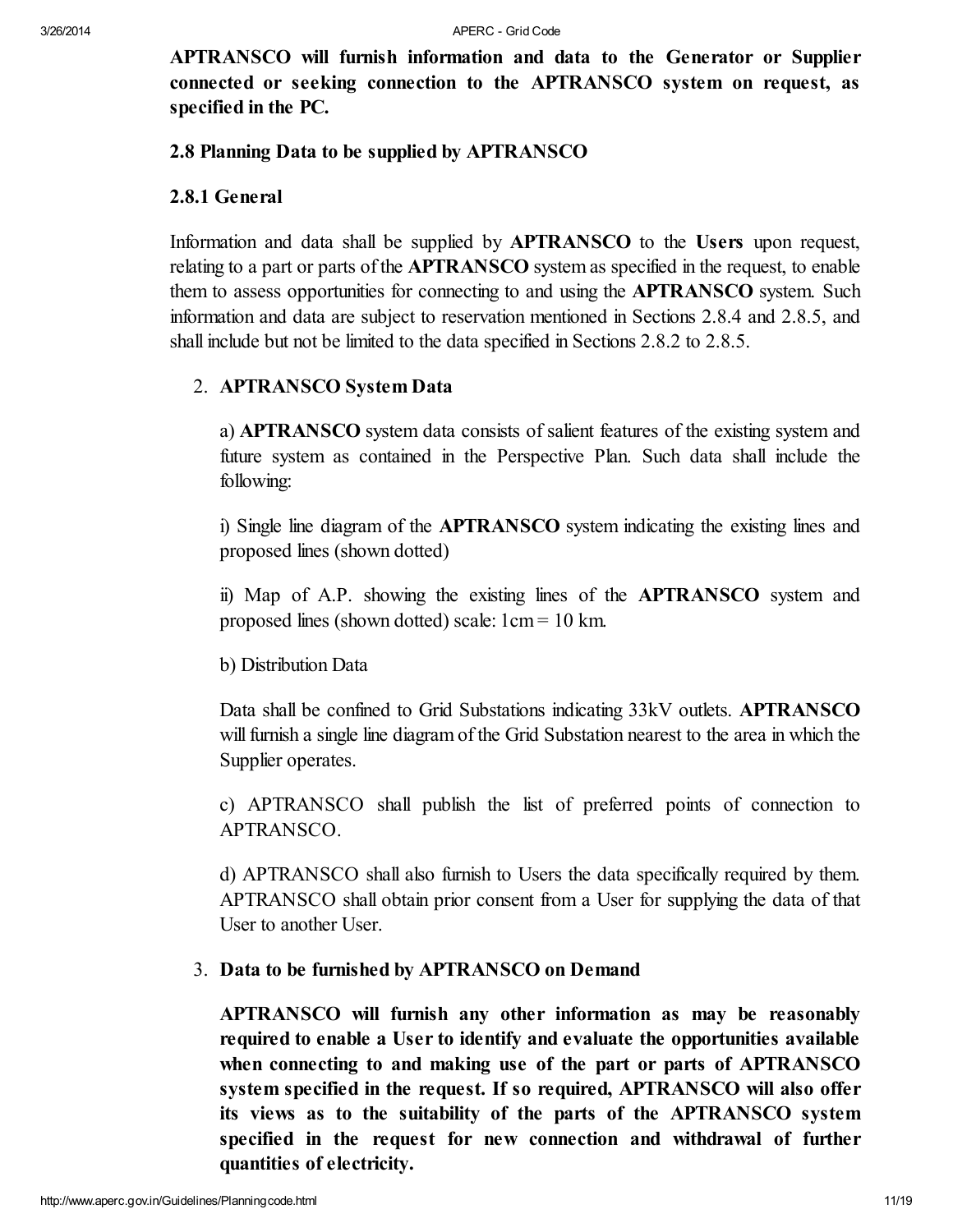- 4.
- <span id="page-11-0"></span>5. *Charges for Data*

**APTRANSCO shall be entitled to charge the User requesting any APTRANSCO system data any reasonable costs in providing the data and shall notify the User of such costs within a reasonable time (not exceeding fifteen days), after receipt of specific request. Subject to the User agreeing to pay the cost as notified within the specified time the APTRANSCO system data shall be furnished within one to two months following the User's request depending upon the nature and complexity of the data required.**

5. *APTRANSCO's Right to withhold Information*

**APTRANSCO shall be entitled to withhold any APTRANSCO system data if in the reasonable opinion of APTRANSCO disclosure of such information would seriously and prejudicially affect the commercial interests of APTRANSCO. However APTRANSCO shall not withhold the minimum data where it is clear, that the User cannot carry out his business without such data.**

6. *Confidentiality of Data*

**All data supplied by APTRANSCO to any User or vice versa shall be treated as confidential and should not be divulged to a third party. The data shall be used only for the purpose for which it is furnished.**

<span id="page-11-1"></span>**2.9 Planning Data Requirements of Users**

*2.9.1 Disposition of Data to be supplied by Users to APTRANSCO*

**Each User shall furnish data to APTRANSCO regarding its system:**

- a. to update the data base for carrying out system studies and system planning for APTRANSCO ;
- b. to formulate the overall annual plan for APTRANSCO system within the 5 year plan;
- c. to formulate the overall 5 year plan for the APTRANSCO system;
- d. to review the progress of new projects and developments earlier approved within the 5 year plan and
- e. to confirm compliance with the requirements under its License and under the CTI.

2.9.1.1 (a) Generators directly connected to APTRANSCO Transmission System,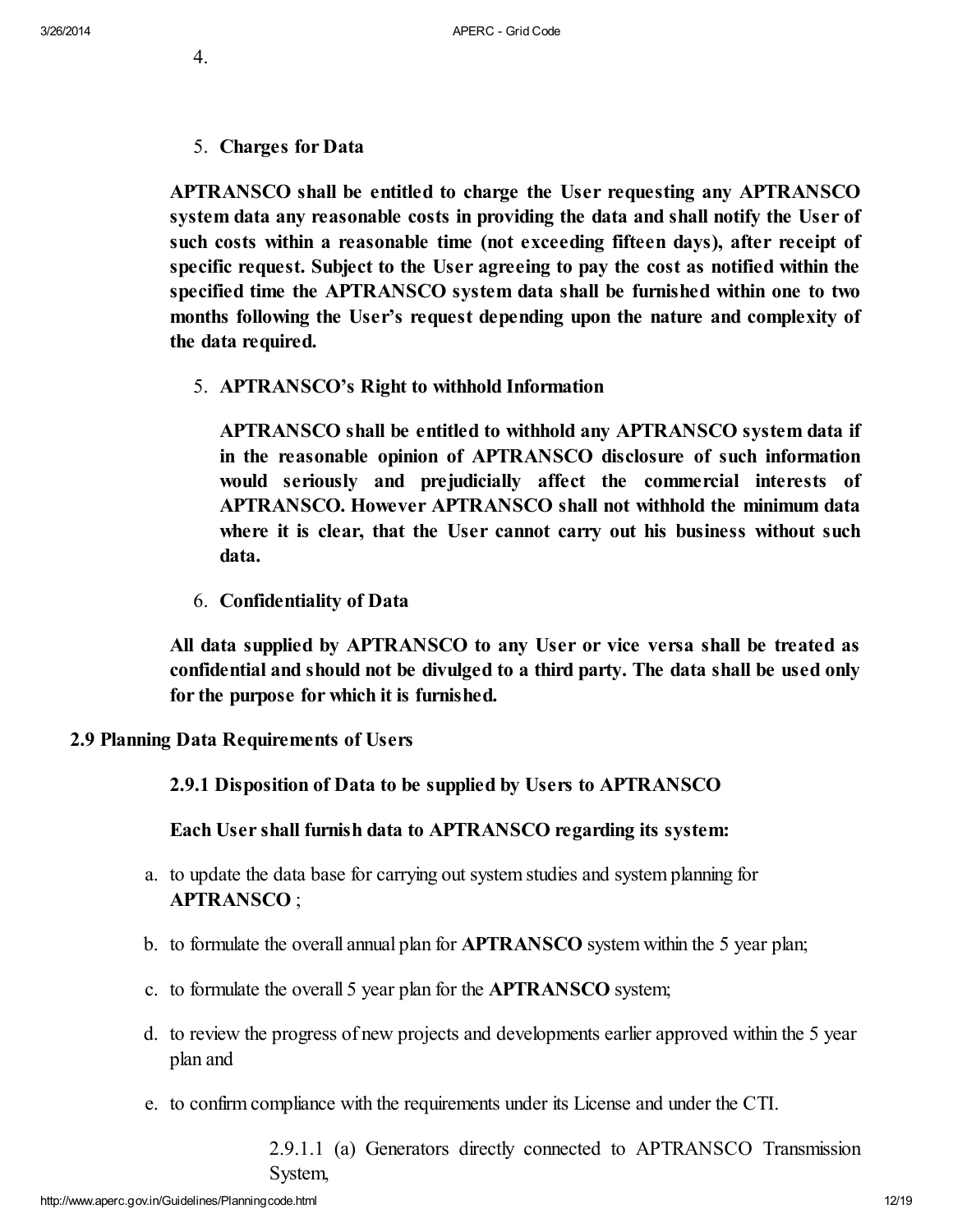DISCOMs and large consumers shall furnish data as per the Annexures of the Code.

- a. Generators having small units and embedded generators shall furnish data in the formats prescribed by APTRANSCO for each entity.
- b. In respect of ISGS the data shall be obtained by APTRANSCO direct from ISGS or from SREB and SRLDC in the formats mutually agreed.
- 2. *Categories of Planning Data*

**To meet the requirements mentioned above the planning data from Users shall be categorized as follows:**

a.

- b. Standard Planning Data
- b. Detailed Planning Data;
- c. Annual System Planning Data;
- d. 5 year System Plan Data;
- e. Works in Progress Data;
- f. Completion Data
- g. Preliminary Project Planning Data
- h. Committed Project Planning Data

Every User shall furnish this data in relation to each Fiscal Year to **APTRANSCO** by 31<sup>st</sup> March of each year.

# 2. *Additional specific Data and Confidentiality*

**In addition to the above, APTRANSCO may, following receipt of the Planning Data, seek clarification and/or additional information from User in respect of the data provided.**

Until such time as a Connection Agreement is entered into between **APTRANSCO** and the User, the data shall be treated as confidential by APTRANSCO and shall not be disclosed to third parties.

# <span id="page-12-0"></span>*2.9.4 Preliminary Project Planning Data*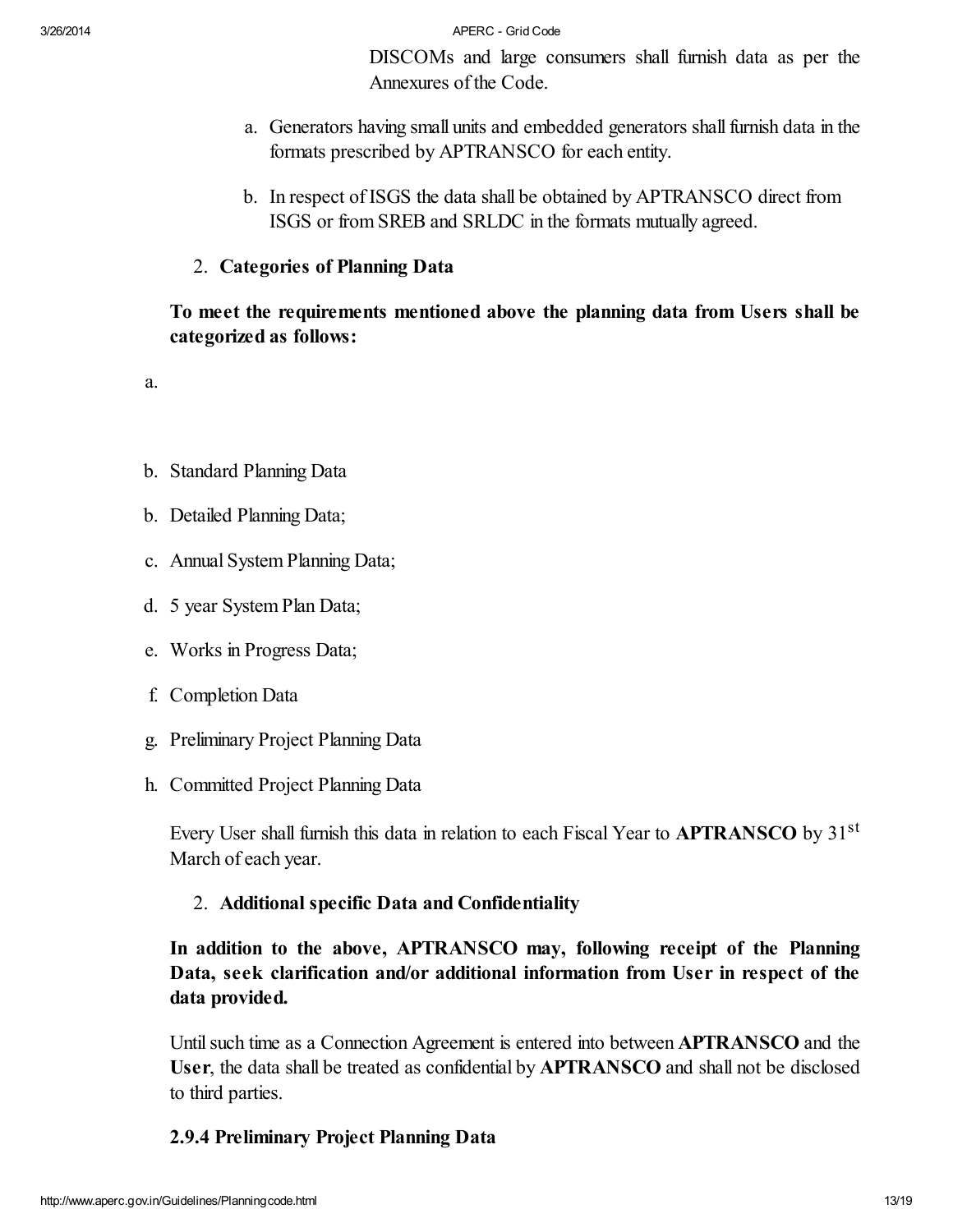The following Project Planning Data shall be provided:

a) Data submitted at the time of application for connection to or use of the APTRANSCO System shall be termed as Preliminary Project Planning Data.

b) Preliminary Project Planning Data shall normally contain only Standard Planning Data unless Detailed Planning Data is specifically requested by APTRANSCO to permit detailed system studies.

# <span id="page-13-0"></span>*2.9.5 Committed Project Planning Data*

After the offer for a Connection Agreement has been accepted by the User the data submitted earlier and data subsequently received by **APTRANSCO** under the **PC** shall be termed as Committed Project Planning Data. This data shall form the background against which planning of the **APTRANSCO** system shall be undertaken. Accordingly, Committed Planning Data will not be treated as confidential to the extent that:

- a. APTRANSCO may include this data in their System Data in accordance with Section 2.8.2 of this PC.
- b. APTRANSCO may disclose this data to other Users while considering application from them for connection to and/or use of the APTRANSCO system, as may be considered proper and relevant for the purpose.

Committed Project Planning Data shall normally contain both Standard Planning Data and Detailed Planning Data.

# <span id="page-13-1"></span>*2.9.6 Registered Project Planning Data*

Before physical connection of a User to the **APTRANSCO** system it is necessary that any estimated data contained within the Committed Project Planning Data be replaced, where practicable, by validated actual values and by updated forecasts for future data items such as Demand. Such data at this stage shall be termed as Registered Project Planning Data. APTRANSCO shall treat this data as confidential, save that:

- a. APTRANSCO may disclose such data as APTRANSCO System Data.
- b. APTRANSCO may use this data while considering application from other Users for connection to or use of the APTRANSCO system. This may involve disclosures of the data to a third party.

# 9. **Standard Planning Data**

# <span id="page-13-2"></span>*2.10.1 Generators*

a. The data required shall be as listed in paragraph A.1, Part-I Appendix-A.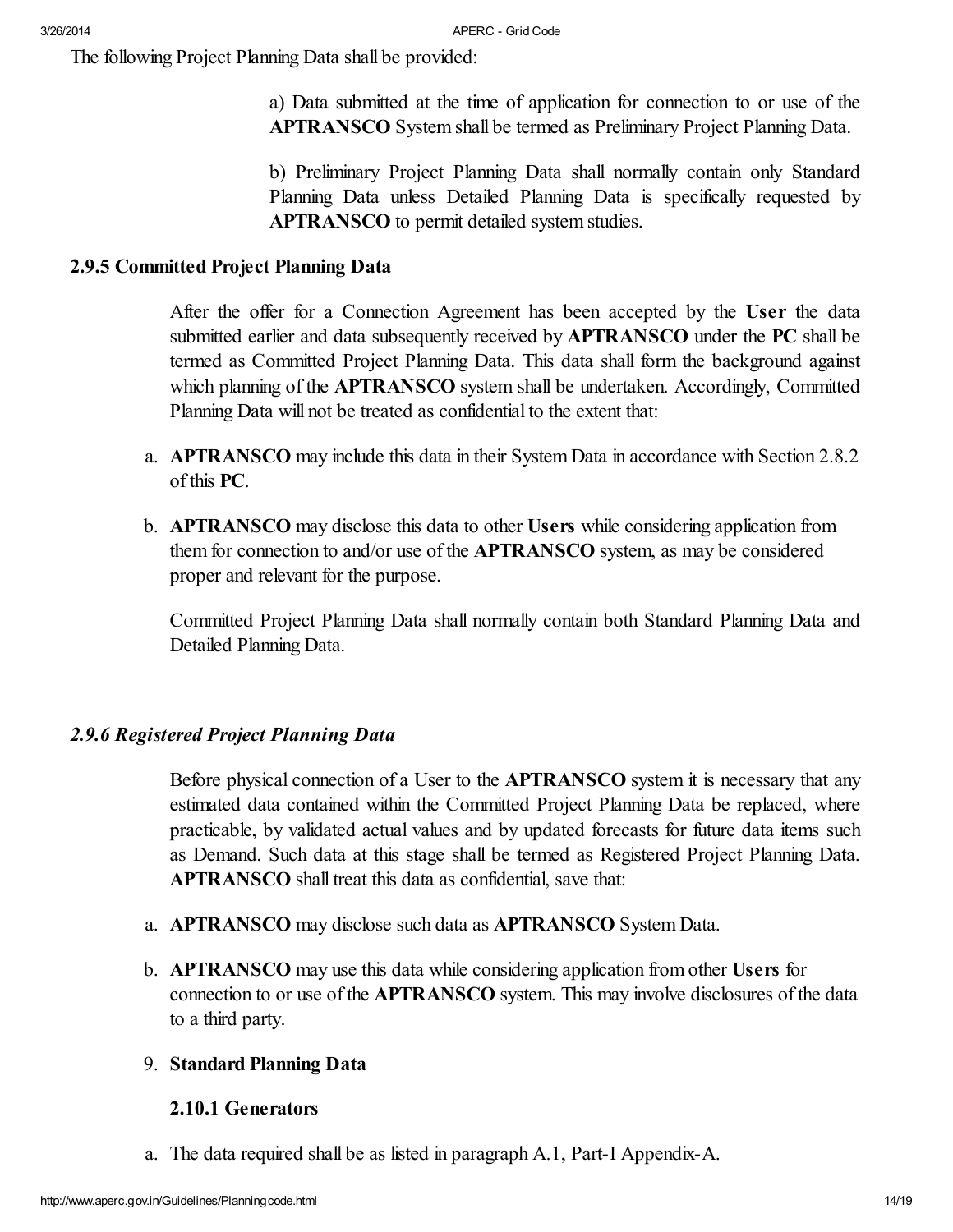- b. The data shall be submitted along with the application for new connections, for additions of a new Generating Unit, for any modification of Plant or equipment which may materially affect the performance of the APTRANSCO system.
- c. The data shall be submitted by Users connected to the APTRANSCO system in accordance with paragraph 2.9.2

# <span id="page-14-0"></span>*2.10.2 Transmission*

- a. The data required shall be as listed in paragraph A.2, Part-I Appendix-A.
- b. The compilation of the data is the internal matter of APTRANSCO and as such APTRANSCO shall make arrangements for getting the required data from different Divisions of APTRANSCO to update its Standard Planning Data in the format prescribed.
- <span id="page-14-1"></span>c. The data shall be updated in accordance with Section 2.9.2

# *2.10.3 Distribution*

- a. The data submitted shall be as listed in paragraph Part-I A-3 of Appendix-A.
- b. The data shall be submitted along with application for new connections, for addition of new lines and substations for any modification of lines and equipment which may materially affect the performance of the APTRANSCO system.
- c. The data shall be submitted by Users connected to the system in accordance with Section 2.9.2.
- d. In the case of CCGT modules the outputs for various possible combinations of Gas Turbines and Steam Turbines are to be furnished. Other data of CCGT modules shall be furnished by the Generators as specifically required by APTRANSCO.
	- 4.

# 5. *Formats*

In all cases data must be submitted in the format prescribed in the Appendix and supported with a note covering the items not included in the Appendix.

# <span id="page-14-2"></span>**2.11 Detailed Planning Data**

1. *Formats*

# **The data required shall be as listed in paragraph Part-2 Appendix-A.**

2. *Data of Existing Users*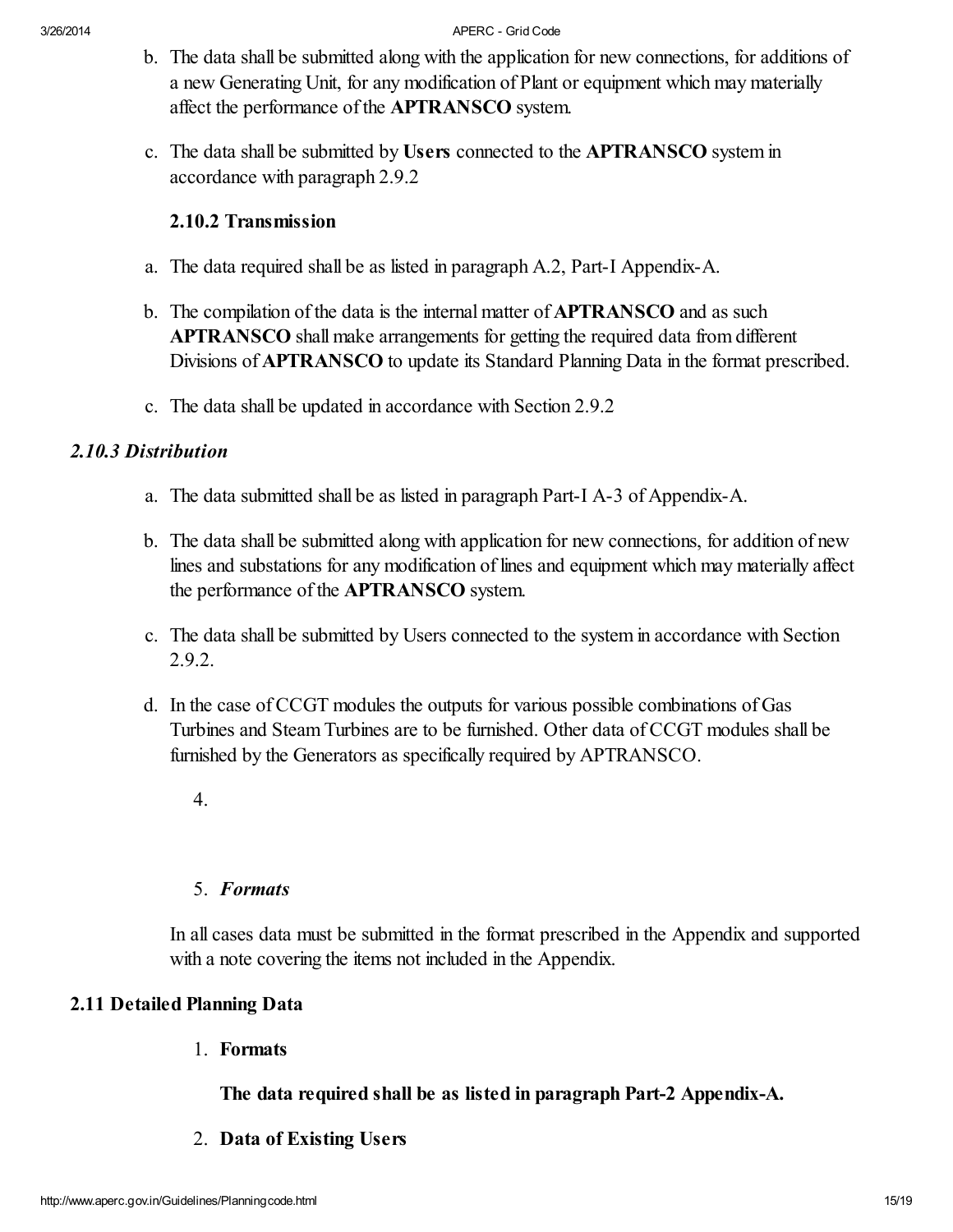**Generators and Suppliers already connected to the APTRANSCO system shall provide the data at the end of each financial year ending on 31st March, no later than April 15 on a routine annual basis.**

3. *Data of Prospective Users*

**The data shall be submitted by all Generators and Suppliers seeking connection to the APTRANSCO system.**

- <span id="page-15-0"></span>**2.12 Annual System Plan Data**
	- *2.12.1 Format*

<span id="page-15-1"></span>**The data required shall be as listed in paragraph Part 3-A, Appendix-A, Annual System Plan Data.**

2. *Time Scale*

**All Users connected to the APTRANSCO system at the end of each Fiscal Year ending on 31st March, on a routine shall submit the data by April 15 on annual basis.**

#### <span id="page-15-2"></span>**2.13 Five Year System Plan Data**

1. *Proforma*

**The data required shall be as listed in paragraph Part III-B.**

2. *Time Scale*

**All Users connected to APTRANSCO system at the end of each Fiscal year ending on 31st March, shall submit the data by April 15 on a routine annual basis.**

#### <span id="page-15-3"></span>**2.14 Works in Progress Data**

1. *Proforma*

**The data required shall be as listed in paragraph C, Part-3 of Appendix-A.**

2. *Time Scale*

**The data shall be submitted on a routine annual basis by all Users connected to the APTRANSCO system at the end of each Financial year ending on 31 st March, by April 15.**

15.

- <span id="page-15-5"></span><span id="page-15-4"></span>16. **Completion Data**
	- *2.15.1 Format*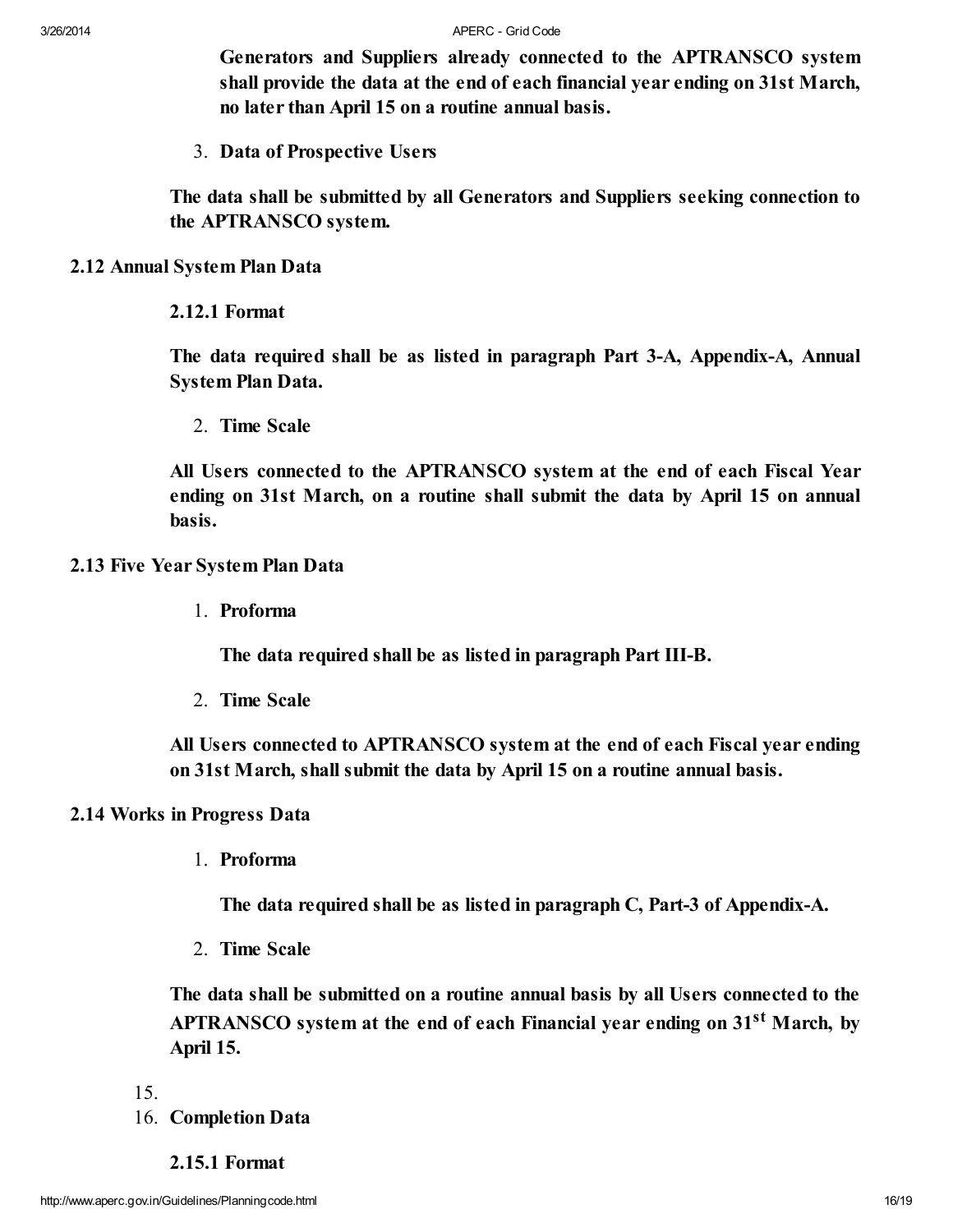**The data required shall be as listed in paragraph D, Part-3 of Appendix-A.**

2. *Time Scale*

# **All Users connected to the APTRANSCO system at the end of each Financial year ending on 31 st March, shall submit the data by April 15, on a routine annual basis.**

# 15. Additional Data

If, for carrying out planning or for discharging other functions of a utility, additional data other than what is prescribed in this PC and its Annexures is required by the utility from another utility, such data may be exchanged by mutual consent at any time between the utilities subject to the general conditions and reservations mentioned in this PC.

# 16. Waiving of Data

Supply of certain items of data prescribed in this PC may be waived at any time by means of a written statement by the recipient utility on request by the supplying utility.

# <span id="page-16-0"></span>18. Planning for Upgradation and Modification of Existing Equipment and Systems:

# *2.18.1 Introduction*

This Sub Section deals with Planning for enhancement of performance of existing systems and equipment. The process may involve modification and / or total replacement of control equipment by executing a series of low cost works but not the main equipment. Minor modifications and repairs to main equipment only come under the scope of this Sub-Section. All utilities are expected to identify areas wherein modification works by investing small amounts would yield considerable qualitative and/ or quantitative benefits and to evolve plans for improving performance of their systems. APTransco shall initiate and coordinate the programmes of Users in evolving plans for renovation, modification, rehabilitation, upgradation, modernization, automation and computerisation. Works requiring large investment such as those involving new lines and sub-stations are outside the scope of this Sub-Section.

# <span id="page-16-1"></span>*2.18.2 Objectives*

The goals of such plans involving small investment are improving performance of equipment, quality of power supply, Grid stability and security and economy, reduction of energy losses and enhancement of safety standards and life of equipment.

# <span id="page-16-2"></span>*2.18.3 Transmission System*

APTransco shall evolve schemes to enhance the performance of its transmission system. The areas in which such improvements are planned are determined by APTransco from time to time. However examples are given below:-

i. Wherever existing relays are not fast enough the relays shall be replaced by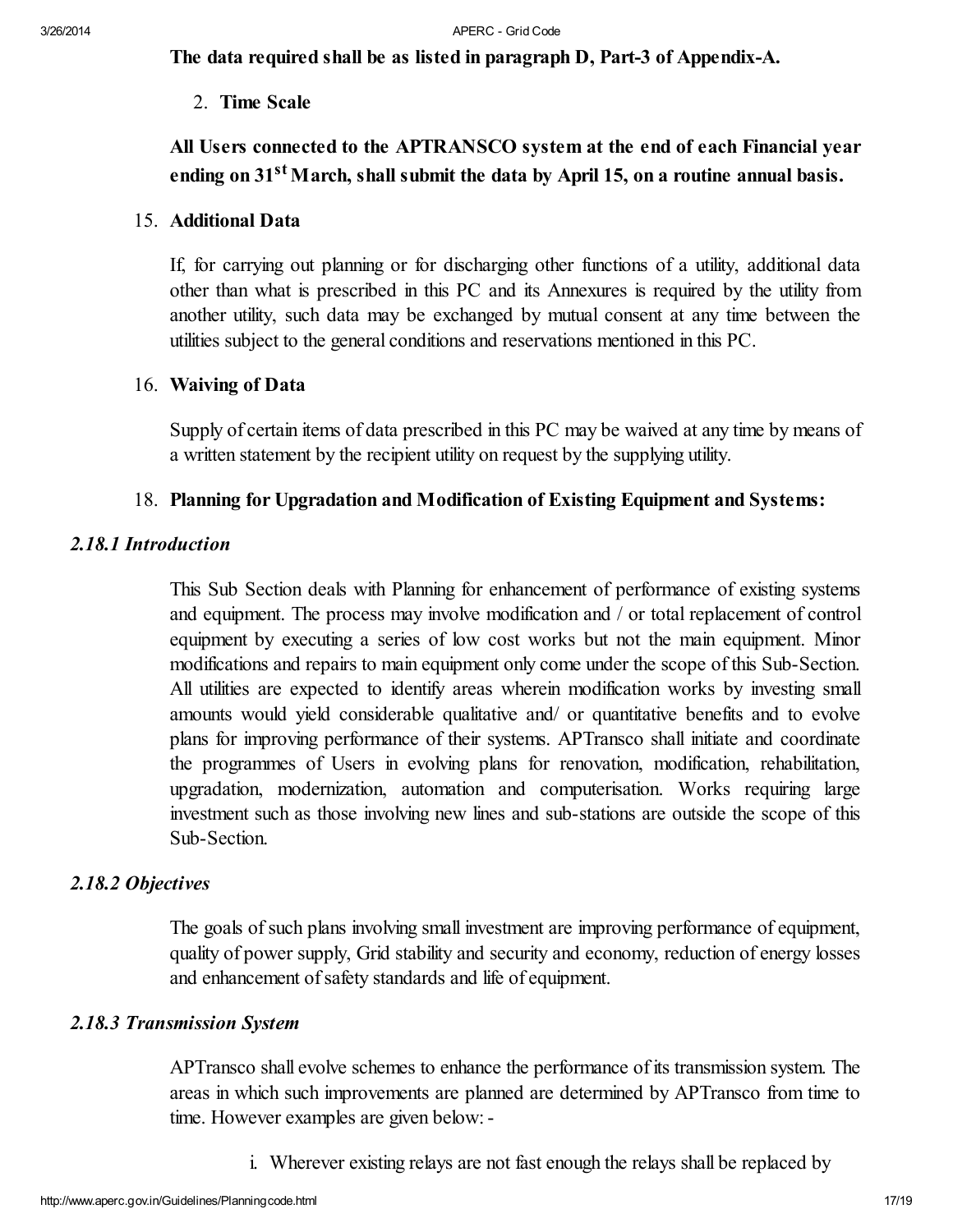fast acting relays.

- ii. The circuit breakers with long opening time are to be replaced by breakers with short opening time.
- iii. Carrier inter-trip for EHT feeders is to be provided.

The security and stability of the grid are enhanced by actions (i), (ii) and (iii) without large investment.

Users may require APTransco to modify its protection and control system and carry out minor modifications to the transmission system to prevent adverse impact on their systems. On studied consideration of the User's proposals APTransco may accept to implement them.

4. *Distribution Systems*

Discoms shall prepare plans for modification of their protection and switchgear and for installation of under frequency relays and obtain concurrence of APTransco. APTransco may advise suitable modifications and improvements to the distribution system like special maintenance and replacement of a few weak parts in order to reduce frequent fault trippings and their impact on the transmission system. (The schemes of DISCOMs to enhance sub-station capacities, for new lines, for reconductoring and re-configuration of lines for loss reduction and voltage improvement and to cater to load growth are not dealt in this Sub-Section).

Also when the parts of APTransco system at particular points are overloaded due to low power factor of power drawn by Suppliers the problem can be immediately mitigated by the action of DISCOMS by urgently installing shunt capacitors. APTRANSCO may require DISCOMS to install capacitors at specific locations urgently by invoking this Sub-Section of Planning Code. Failure to install capacitors by DISCOMS entails compulsory load relief. The foregoing is one instance wherein APTRANSCO requires modification / improvement of Distribution system to mitigate the strain on parts of Transmission System.

# 5. *Generating Stations*

APTransco may advise particular Generators to install Power System Stabilizers for their alternators if they are found essential for enhancing grid performance after detailed studies. APTransco may also advise generators to replace / modify AVR and turbine governors. The Generators shall carry out any modifications recommended by APTransco if technically feasible. Under this provision APTransco shall not demand replacement of the main capital equipment. The cost of modification is borne by the Generators though carried out at the instance of APTransco for enhancing grid stability and security. The specifications of the existing equipment (e.g. Excitor, Governor and AVR) shall be furnished by the Generators to APTransco on request for study and examining the suitability vis-à-vis grid performance and for advising